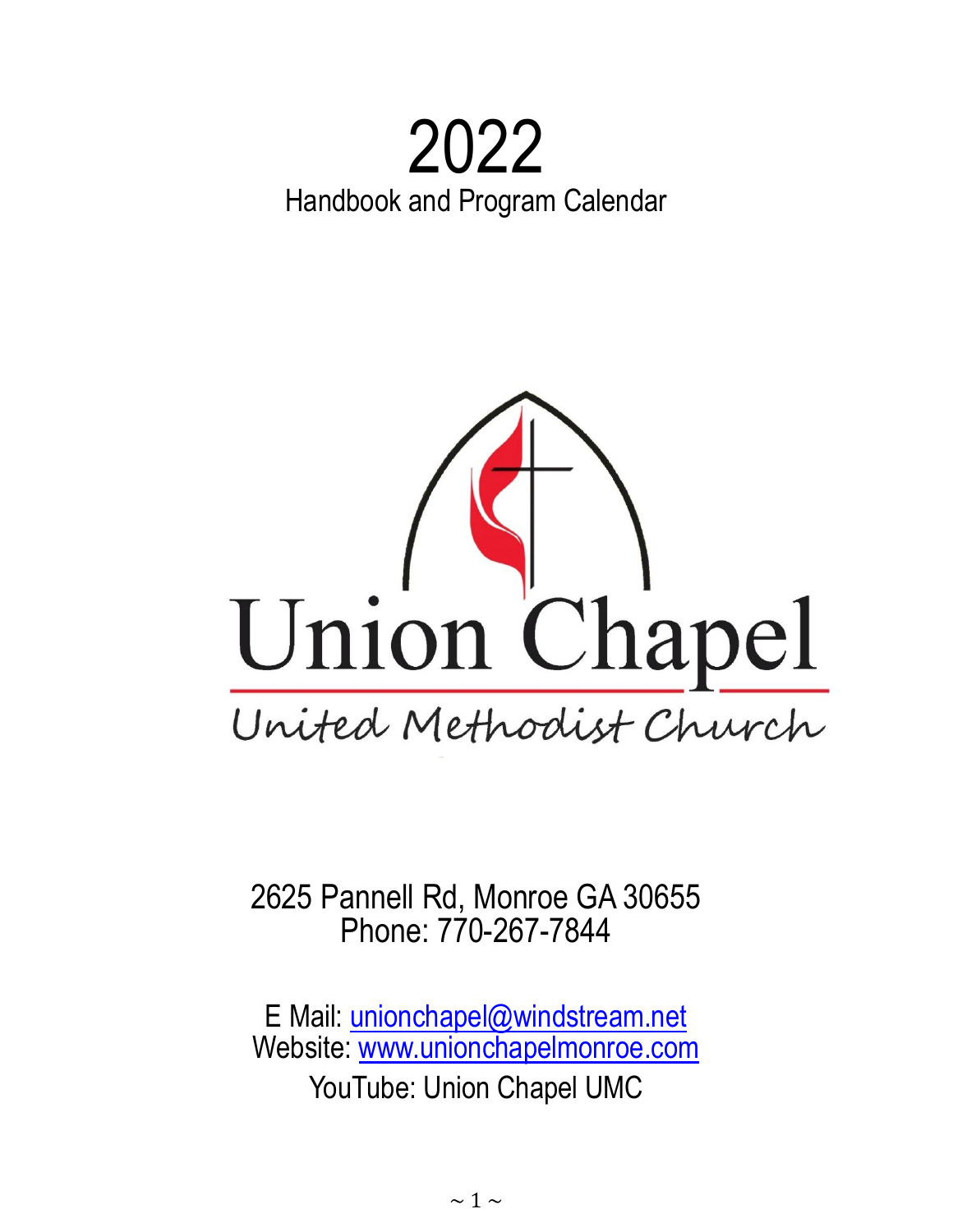#### **Our Pastors Message**

Dear Union Chapel Family,

What a privilege and honor to serve beside you at Union Chapel United Methodist Church. This has been a challenging year thanks to the global pandemic. We had hoped 2021 would see everything return to the way it was before COVID. Yet that has not been the case. Even so, we have found ways to continue serving in mission and ministry. For this, we give all praise and glory to God.

With each new year comes a fresh opportunity to choose our course for the future. May we always remember the words of Christ to his disciples, shortly before he gave his life for our sins. Jesus said, "Whoever believes in me will do the works I have been doing, and **they will do even greater things** than these because I am going to Father. And I will do whatever you ask in my name, so that the Father may be glorified in the Son. **You may ask me for anything in my name, and I will do it.**" (John 14:12-14, NIV). (Emphasis added.)

What great things will Union Chapel do in this new year to bring glory to God? Throughout this new year, let us pray boldly in the name of Jesus Christ! Let us pray that God would open our hearts and minds to whatever new thing God wants us to do, so that all might know God's love, mercy, and grace.

One of the things 2021 will be remembered for is that we raised more than \$17,000 through our Annual Turkey Shoot, more money than ever before. I rejoice at the way Christ works in and through this ministry. We help so many families with these funds. Praise be to God! But could God do even greater things through this ministry? I believe He can.

While many of those who attend the "World's Largest Turkey Shoot" are already connected to a local church, there are many more who are not. So, what if we collect not only names, but phone numbers and emails of all those who attend. Then we could stay in touch and work toward developing deeper relationships with our neighbors. Through these ongoing relationships, we will have more opportunities to share the love of Jesus. Let us pray boldly for the opportunity to help all those who attend the Turkey Shoot to move toward a deeper relationship with Jesus.

What will you pray for in the coming year? May we all unite in praying that every single one of our members grows closer to Christ through daily prayer and Bible study. May we all unite in praying that our lives would be a positive witness for the good news of the gospel of Jesus the Messiah! And may we all unite in praying that God would continue using us to invite our friends and family and neighbors to church, to help strengthen our relationship with God and with each other.

May the Lord bless you and keep you, may the Lord make His face shine upon you and be gracious to you, may the Lord show you favor and give you peace! (Adapted from Numbers 6:25-26).

Blessings,

Pastor Ann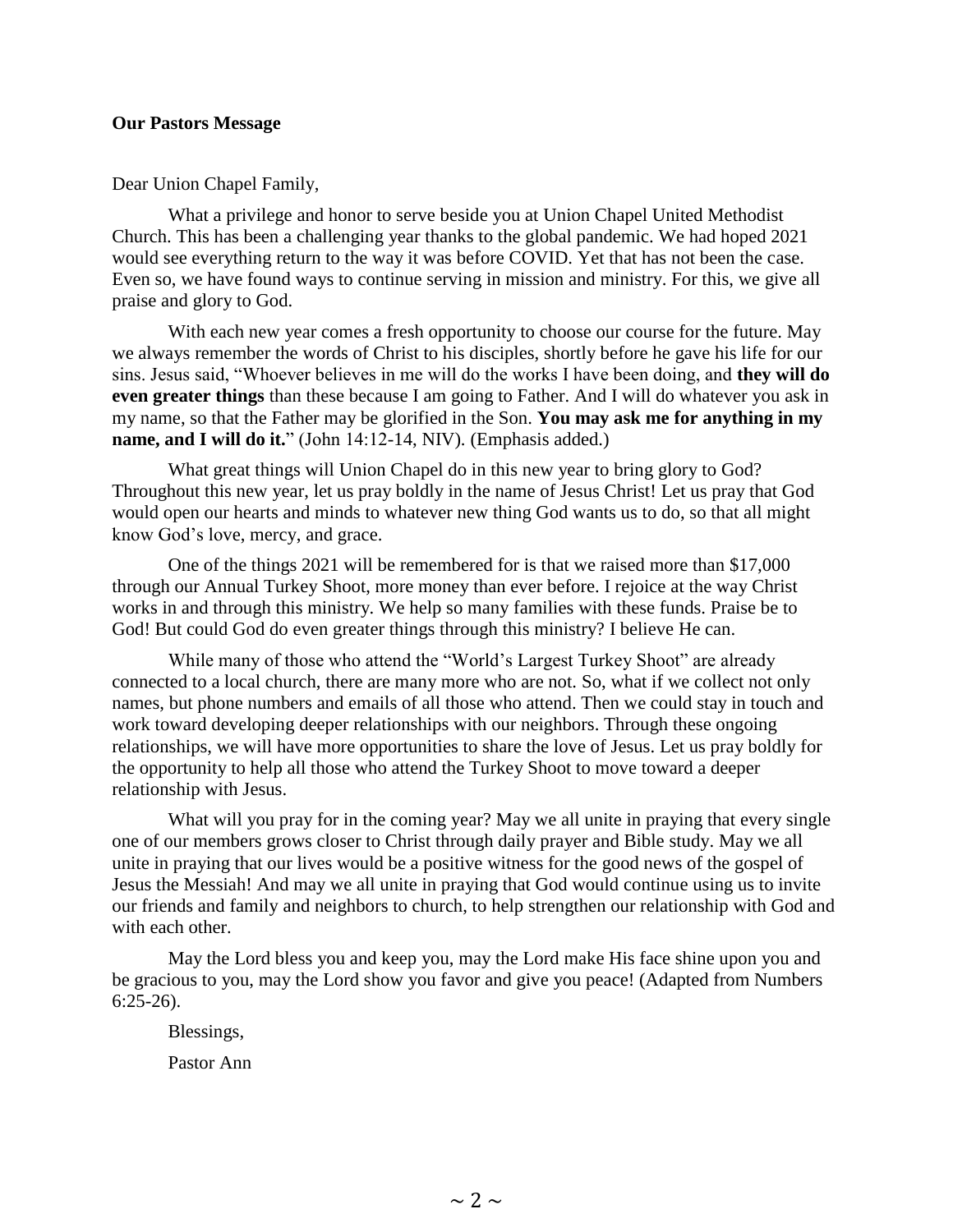## **Program Summary**

This promises to be another great year at Union Chapel United Methodist Church. Please check our newsletter each week for the very latest updates to our calendar. The newsletter is available by email and on our website. If you do not receive the newsletter, and would like to, please email [unionchapel@windstream.net.](mailto:unionchapel@windstream.net)

Included in the back of the handbook is a program calendar. Keep in mind that sometimes plans change, so please listen for announcements from the pulpit, voice calls from One Call Now, watch the bulleting, and text messages and/or e-mails for updates.

If you have an announcement that you would like to include in the newsletter, please email that to the church office by 9:00 AM on Tuesday morning. If you have an announcement for the video screens during worship, please have that to the church office by 9:00 AM Wednesday morning. And if you would like to promote a church event on the church sign outside the Hubert Hawk building, please write out what you would like to say and email that to the church office.

**Early Worship Service** is offered every Sunday at 10:00 AM in the Chapel. Communion is observed each Sunday. Music is Contemporary. Dress is casual and the same message is preached for both this service and the Traditional Worship service.

**Traditional Worship Service** is held at 11:00 AM. Music and liturgy are more traditional. Communion is usually served the first Sunday of each month. Dress is anything from casual to your "Sunday best."

**Easter Sunday** We begin with 7:00 AM Sunrise Service outside the Fellowship Hall. This is followed by a free breakfast. Some Sunday School classes may meet on Easter Sunday. We also offer Contemporary worship at 10:00 AM in the Chapel, and Traditional worship at 11:00 AM in the main Sanctuary.

**Homecoming** is held the 3rd Sunday in September with a combined 11:00 AM worship service with a covered dish lunch following. (No Sunday school, Breakfast, or Early Service)**Men's** 

**Sunday Breakfas**t is provided every Sunday in the Fellowship Hall free of charge beginning at 9:15 AM (unless a change is announced.) Donations to offset the cost are always appreciated.

**Sunday School** is held weekly at 10:00 AM for all ages, except on Easter and Homecoming. Classes are held in the classrooms located in the Main Sanctuary building.

**Men's Bible Study** meets at 7:00 AM every Wednesday in the Fellowship Hall for prayer and Bible Study. Men you are welcome to join in any time your schedule allows.

**Young Adult Bible Study** meets the first and third Tuesday night of the month at 6:30 PM at the home of Frank and Cindy Elsmore.

**Youth Bible Study** is Tuesday nights at 7:00 PM at the home of Kenneth and Cindy Little..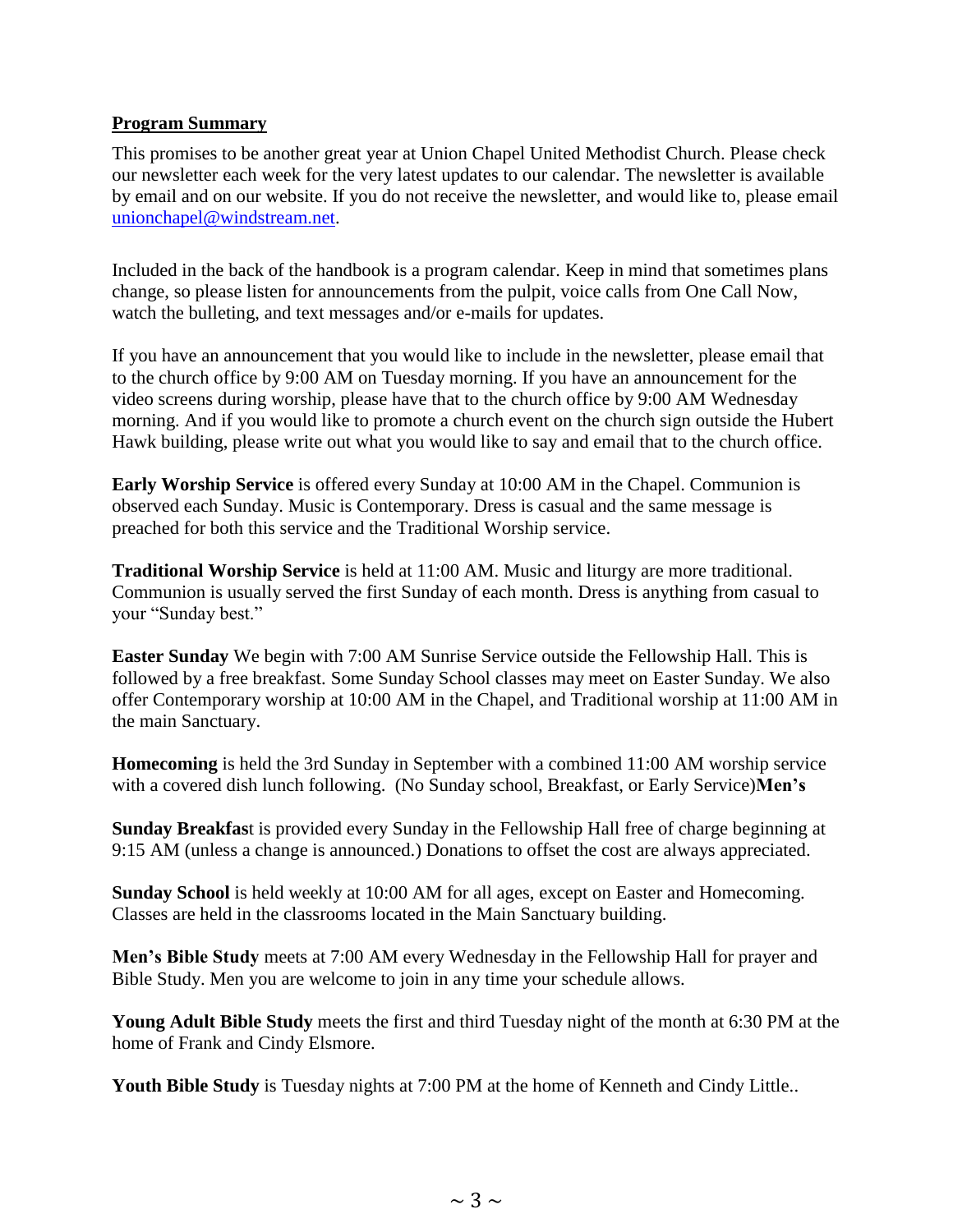**Adult Bible Study** is available for select terms throughout the year. Watch the newsletter for the latest offering.

**Choir** practices each Wednesday night at 7:00 PM (sometimes a schedule change is necessary). Becky Pentecost is the Choir Leader. You don't have to be able to read music, just have a joy in your heart for singing for the Lord. In December the Choir performs the Annual Christmas Cantata.

**United Methodist Men** meet at 7:00PM the 1st Thursday after the 1st Sunday each month for fellowship and a meal. They do not meet in July. In November the UMM host the Annual Turkey Shoot. The December meeting includes a Christmas dinner at a local restaurant and the date is subject to change.

**United Methodist Women** usually meet at 6:00 PM the 2nd Monday each month. Although holidays sometimes mean the date will change. Please check the program calendar for meeting dates. The UMW does not meet in May, June, and July. In October, the UMW host a special Service in Pink during the 11:00 AM worship hour to honor and remember the women who have battled breast cancer. December's meeting includes a Christmas dinner and a gift exchange.

The **Children and Youth** are actively involved in the church. They have activities planned each month. In a typical year, there are opportunities to participate and/or help at Winter Mission Retreat, Summer Mission Trip, Vacation Bible School, Tuesday night Bible Study, Wee and Junior Worship.

Special activities for our children and youth are provided throughout the year. Please check the Program Calendar for a complete listing. Keep in mind, sometimes the dates may change, so check the newsletter and bulletin for the latest updates.

**Administrative Council** meets once a quarter in the Chapel to conduct the business of the church. Please check the program calendar for dates and times. All are welcome to attend. Please see the 2022 Lay Leadership Report for a listing of all committees and members. Should you desire to serve on any of these committees, please let Pastor Ann know.

**One Call Now** is the way that we reach our members when we need to spread the word of a committee meeting or arrangements for a person that has passed. We also put information out by Facebook. Our website is also updated with the latest information All of this handled by the Church Administrative Assistant.

A church-wide **Prayer Chain** is also available. If prayer requests come in that need immediate attention, you can call Pastor Ann, James Johnson or Administrative Assistant Susan Smith to have request sent out through One Call Now. If you are not currently on the Prayer Chain and would like to be you may also contact the church office or any of the above listed to be added.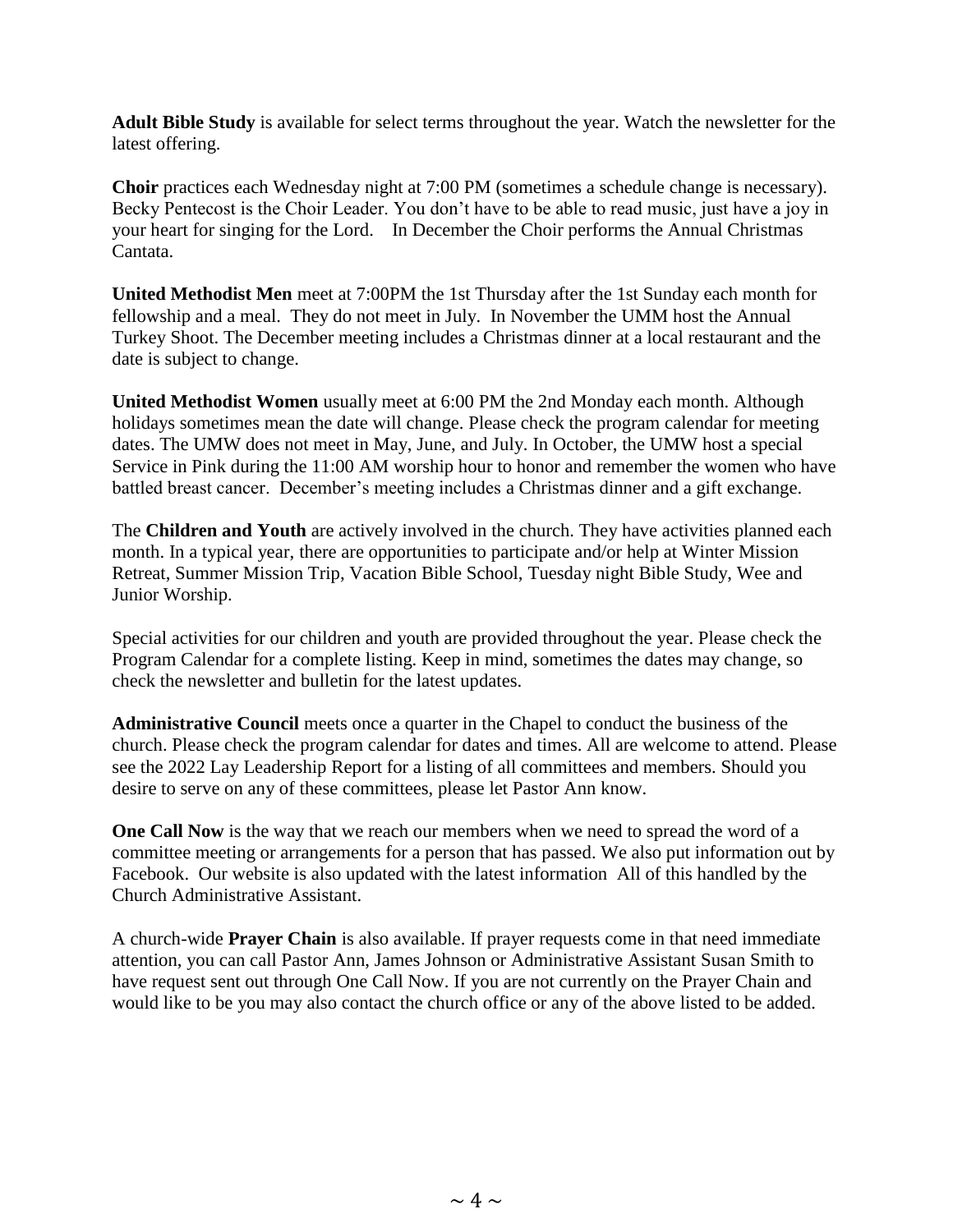## *Union Chapel United Methodist Church 2022 Lay Leadership (Beginning January 2022)*

| Pastor                                            | Ann Mann                                                                  |
|---------------------------------------------------|---------------------------------------------------------------------------|
| Lay Leader                                        | James Johnson (Member of all committees by virtue of office)              |
| <b>Assistant Lay Leader</b>                       | Cindy Elsmore                                                             |
| Lay Member to Annual Conference                   | Don Oakley                                                                |
| Alternate Lay Member to Annual Conference         | Harry McGaughey                                                           |
| <b>Certified Lay Speaker</b>                      | Cindy Elsmore                                                             |
| <b>Certified Lay Speaker</b>                      | Don Jones                                                                 |
| <b>Local Lay Servant</b>                          | Anita Jones                                                               |
| <b>Local Lay Servant</b>                          | <b>Trey Jones</b>                                                         |
| <b>Local Lay Servant</b>                          | <b>Braxton Jones</b>                                                      |
| <b>Local Lay Servant</b>                          | Hannah Jones                                                              |
| <b>Sunday School Administrator</b>                | Greg Adcock                                                               |
| <b>Membership Secretary</b>                       | Carol Johnson                                                             |
| <b>Associate Membership Secretary</b>             | <b>Jane Peters</b>                                                        |
| <b>Administrative Council Chairperson</b>         | <b>Glenn Barton</b>                                                       |
| <b>Administrative Council Recording Secretary</b> | Patty Wright                                                              |
| Church Historian                                  | <b>Rita Peters</b>                                                        |
| Co-Church Historian                               | Janet McGaughey                                                           |
| <b>Church Treasurer</b>                           | Clay Harris                                                               |
| <b>Communion Stewards</b>                         | 10:00 am Service – Cindy Harris<br>11:00 am Service – Worship Committee & |
|                                                   | Martha Jordan                                                             |
|                                                   |                                                                           |
| Lay Leadership Development (Chaired by pastor)    |                                                                           |
|                                                   |                                                                           |

Bruce Wright Rita Peters Patsy Wright

*2022 2023 2024* Kenneth Little

David Malcom Nancy Snell Sandra Callaway

## *Staff Parish Relations (Chair, Vickie Sargent)*

*2022 2023 2024* Vickie Sargent Cindy Harris Nancy Snell James Childs Carol Ashford Hannah Jones Bruce Ford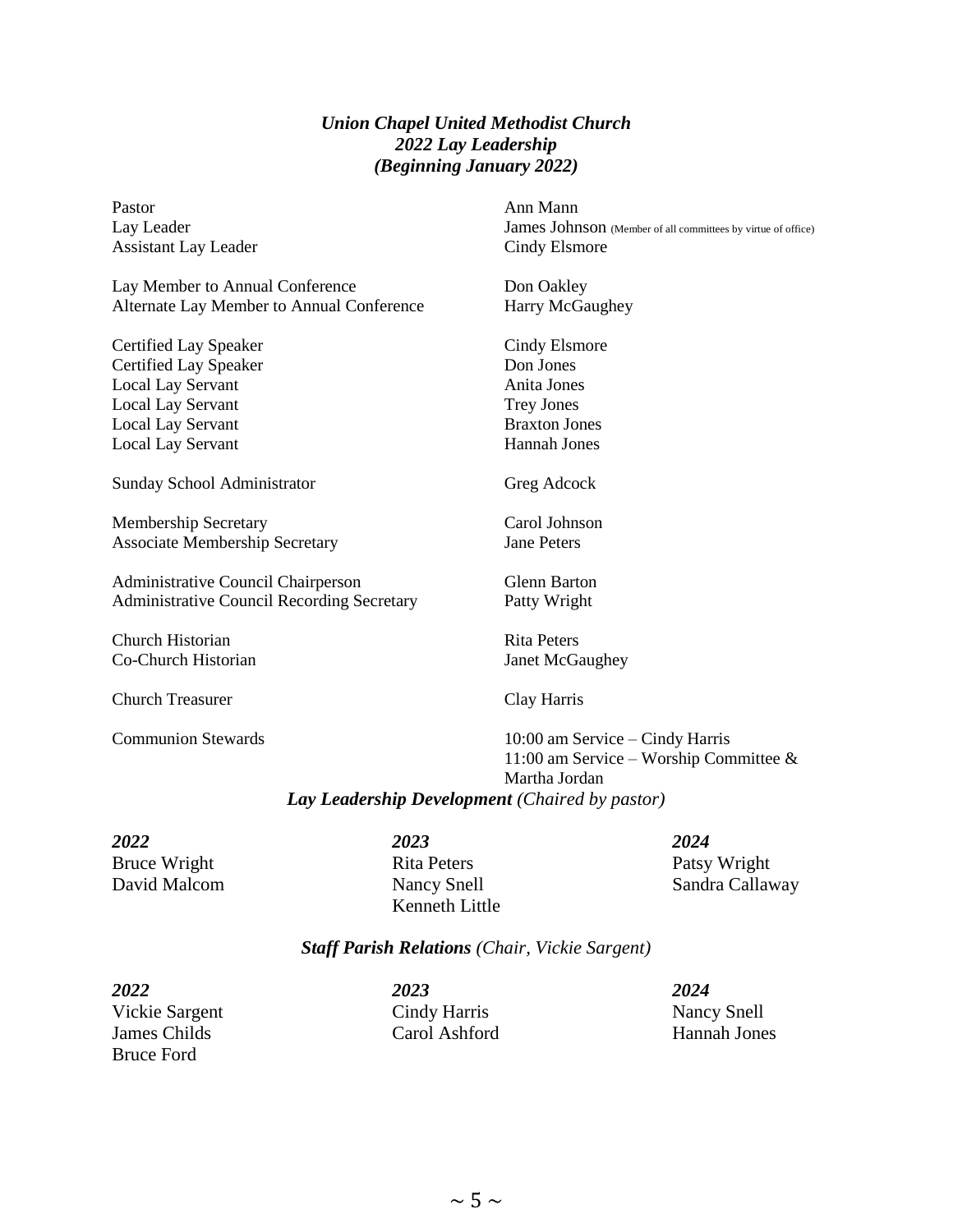#### *Board of Trustees (Chair, Harry McGaughey)*

*2022 2023 2024* Frank Elsmore Steve Sargent Don Oakley Cindy Elsmore Ricky Towler Penny George Jeff Peters Trey Jones Jake Camp

**Alec Hamby**

#### *Committee on Finance (Chair, Kevin Little)*

*2022 2023 2024* Beth Raby Kevin Little Patsy Wright Clay Harris Deloris Barton Don Jones

## *Church Grounds*

*2021 2022 2023* Greg Adcock Kenneth Peters David Malcom *Long Range Planning (Chair, Cindy Elsmore)*

*2022 2023 2024* Cindy Elsmore Bruce Ford Carol Ashford Adrienne Butcher Hannah Jones Destiny Wright

#### *Worship (Chair, Don Oakley)*

*2022 2023 2024*

Rita Peters Patsy Wright Deloris Barton Nancy Snell Linda Rowe Sandra Stargel Don Oakley David Malcom Becky Pentecost

### *Sunday School (Consists of Sunday School Teachers)*

Cindy Little **Don Oakley** Penny George Kenneth Little Emily Keesee Sara Peppers Greg Adcock-Administrator Carol Ashford Cindy Elsmore

> *Children's Ministry & Youth Ministry*  Periodic planning meetings are held & all interested persons should attend.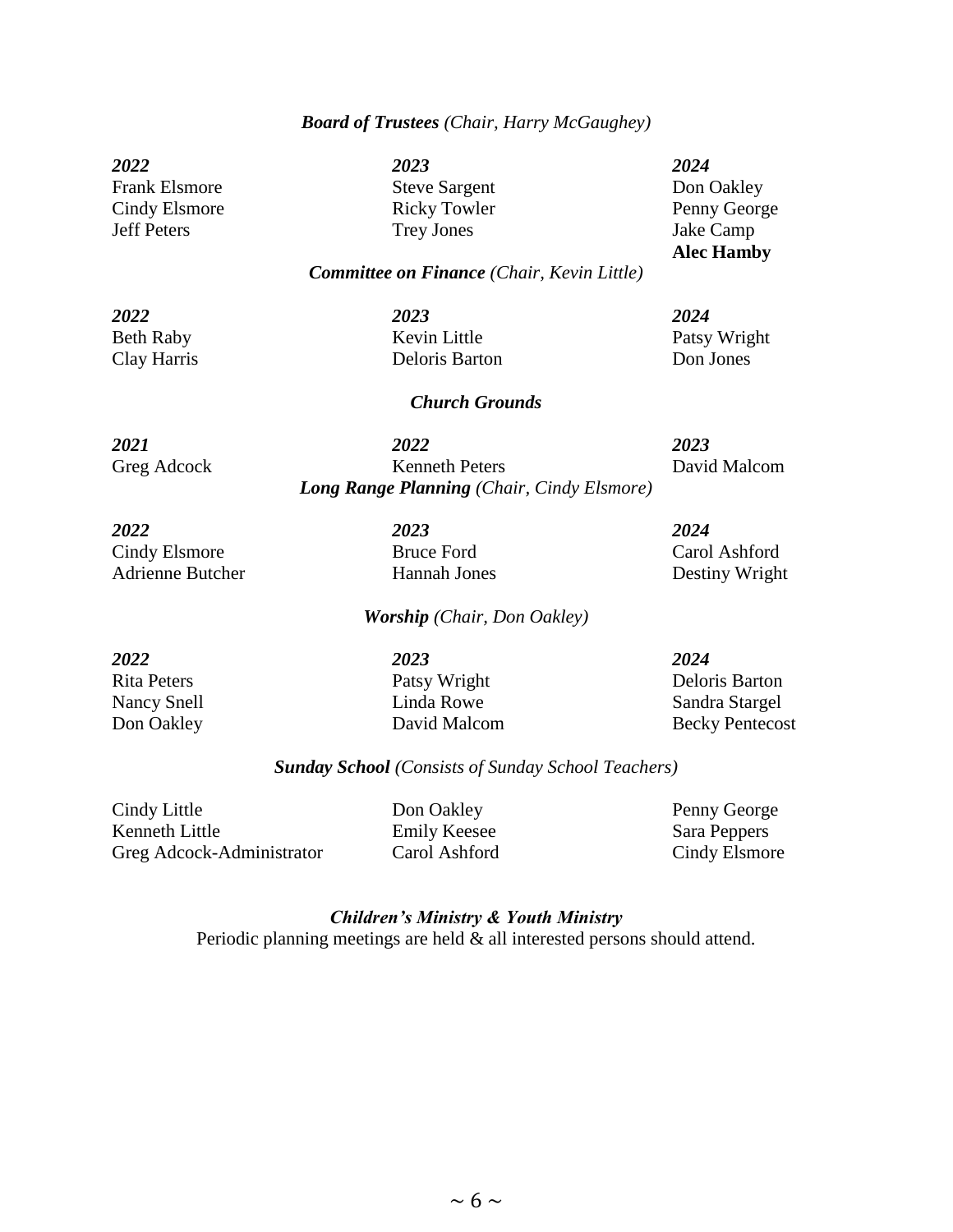# **Composite Reports**

# **Lay Leader Report** – Union Chapel, December 2021

*respectfully compiled by James Johnson*

Union Chapel continues to have active ministry on many fronts along with our Sunday services and these already include ongoing prayer ministry. These are listed and all relates to our Mission Statement (bottom of page)

A focus on Christ and Prayer –

## *Existing Ministries that include Prayer:*

- Men's and Women's Clubs
- Children and Youth Activities
- Men's Wednesday morning bible study
- Sunday Morning Services
- Prayer Chain (for special prayer needs)
- Praying for the "non-churched" pastor cards offered for specific individuals known that may have a need for connection with Christ (and church); includes ongoing connection with each person and encouragement to allow for a place in their lives for Christ and Faith
- Ask **ALL Union Chapel supporters to pray for our church** and our ongoing spiritual mission within our community

The year 2020 continued to be a year we dealt with COVID and all the impacts with many facets of our lives. As the vaccine became readily available to anyone, some level of "normalcy" returned, but we may have to accept that some things have changed and may not return to pre-COVID status. Our church's live attendance continues to be low and I do pray for those that used to attend regularly. I am grateful for our core members that have not wavered and those that stay connected through our on-line worship. As with all things, it is in God's hands and we should pray that he will be at the front of our church and lead us in the direction pleasing to him.

*To share the good news of Jesus Christ, who is the way, the truth & the life*